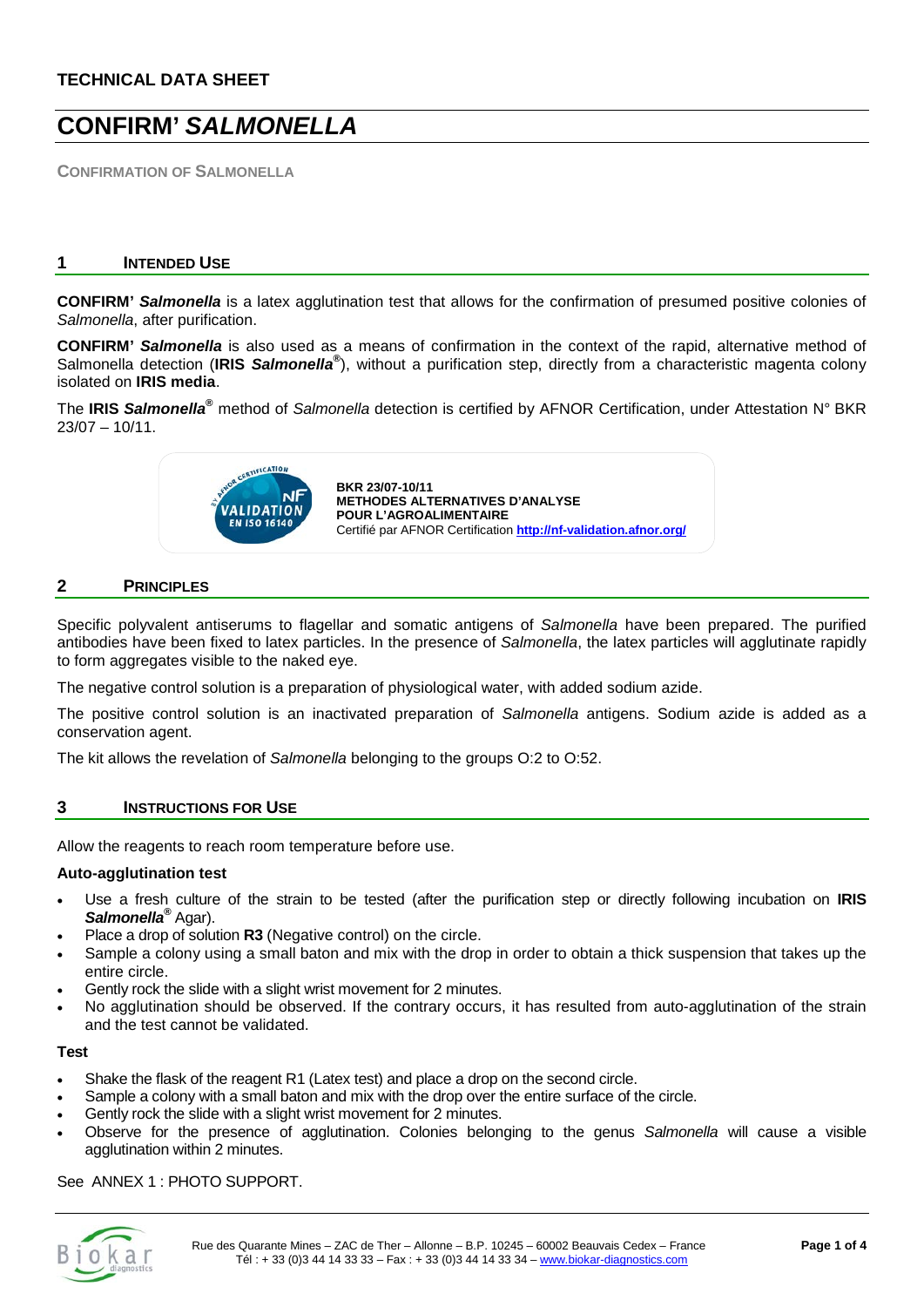The following controls should be made regularly in order to verify the proper functioning of the latex reagents : :

## **Negative Control**

- Add a drop of reagent **R1** (Latex test) to a drop of solution **R3** (Negative control) to the same circle of the slide.
- Mix the liquids together and spread around the entire surface of the circle with the help of a sterile baton.
- Gently rock the slide with a wrist movement for 2 minutes.
- No agglutination should be observed.
- In agglutination does occur, the kit is most likely contaminated and should not be used.

## **4 QUALITY CONTROL**

*Salmonella* **latex Reagent R1** : white, milky suspension. **Positive Control Solution R2** : white, opalescent solution. **Negative Control Solution R3 :** clear, limpid solution.

Result of agglutination tests :

| Microorganisms         |                   | Agglutination |
|------------------------|-------------------|---------------|
| Salmonella Typhimurium | <b>WDCM 00031</b> | Positive      |
| Salmonella Enteritidis | <b>WDCM 00030</b> | Positive      |
| Positive control (R2)  |                   | Positive      |
| Escherichia coli       | <b>WDCM 00013</b> | Negative      |
| Negative control (R3)  |                   | Negative      |

#### **5 STORAGE / SHELF LIFE**

Store between 2 - 8 °C, shielded from light. The expiration dates are indicated on the labels.

#### **6 PACKAGING**

50 test kit.............................................................................................................................................................. BT01108

Kit composition : Reagent R1 (Latex test) + Solution R2 (Positive Control) + Solution R3 (Negative Control) + disposable agglutination slides + disposable mixing batons.

## **7 BIBLIOGRAPHY**

K L McGowan, M T Rubenstein, Am. J. Clin. Patho (1989), Volume**:** 92, Issue: 5, Pages: 679-682: Use of a rapid latex agglutination test to detect *Salmonella* and *Shigella* antigens from gram-negative enrichment broth.

F. Javier Gellat et al: Pure & Appl Chem., (1991), Volume 63, n°8, Pages 1131-1134 : Latex agglutination procedures in immunodiagnosis.

G.R Benge, Eur. J. Clin. Microbiol. Infect. Dis., (1989), Volume 8, Pages 294-298: Detection of *Salmonella* spp. in faeces by latex agglutination in enrichment broth.



#### **Positive Control :**

- In another circle, add a drop of solution **R2** (Positive Control).
- Add a drop of reagent **R1** (Latex test) and mix over the entire surface of the circle with a sterile baton.
- Gently rock the slide with a wrist movement for 2 minutes.
- Agglutination should be visible in less than 2 minutes.
- If this is not the case, do not use the kit.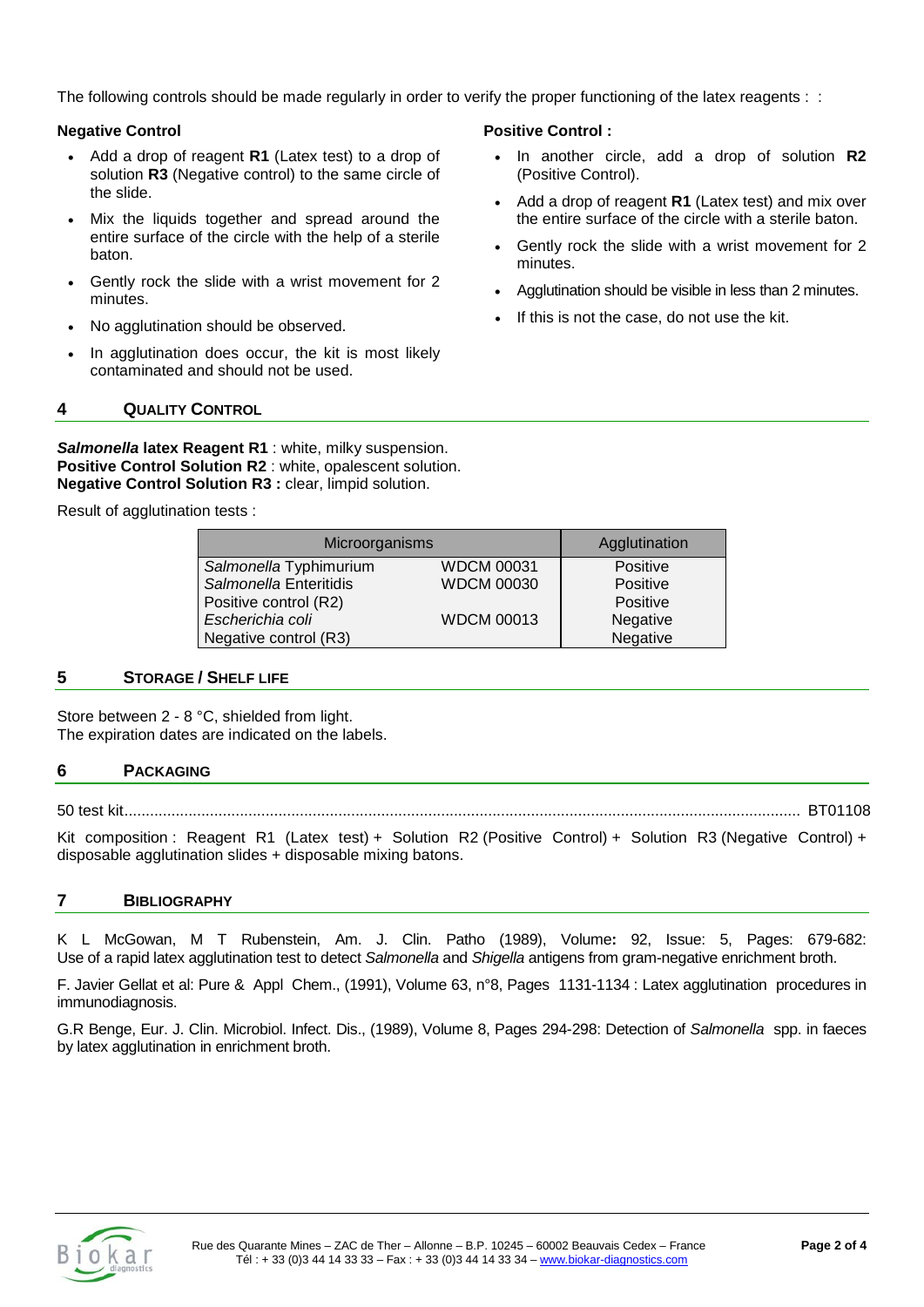# **8 ADDITIONAL INFORMATION**

The information provided on the labels take precedence over the formulations or instructions described in this document and are susceptible to modification at any time, without warning.

| Document code      | : CONFIRM SALMONELLA ENv2 |
|--------------------|---------------------------|
| Creation date      | $: 06-2011.$              |
| Updated            | $: 05-2016.$              |
| Origin of revision | : General update.         |